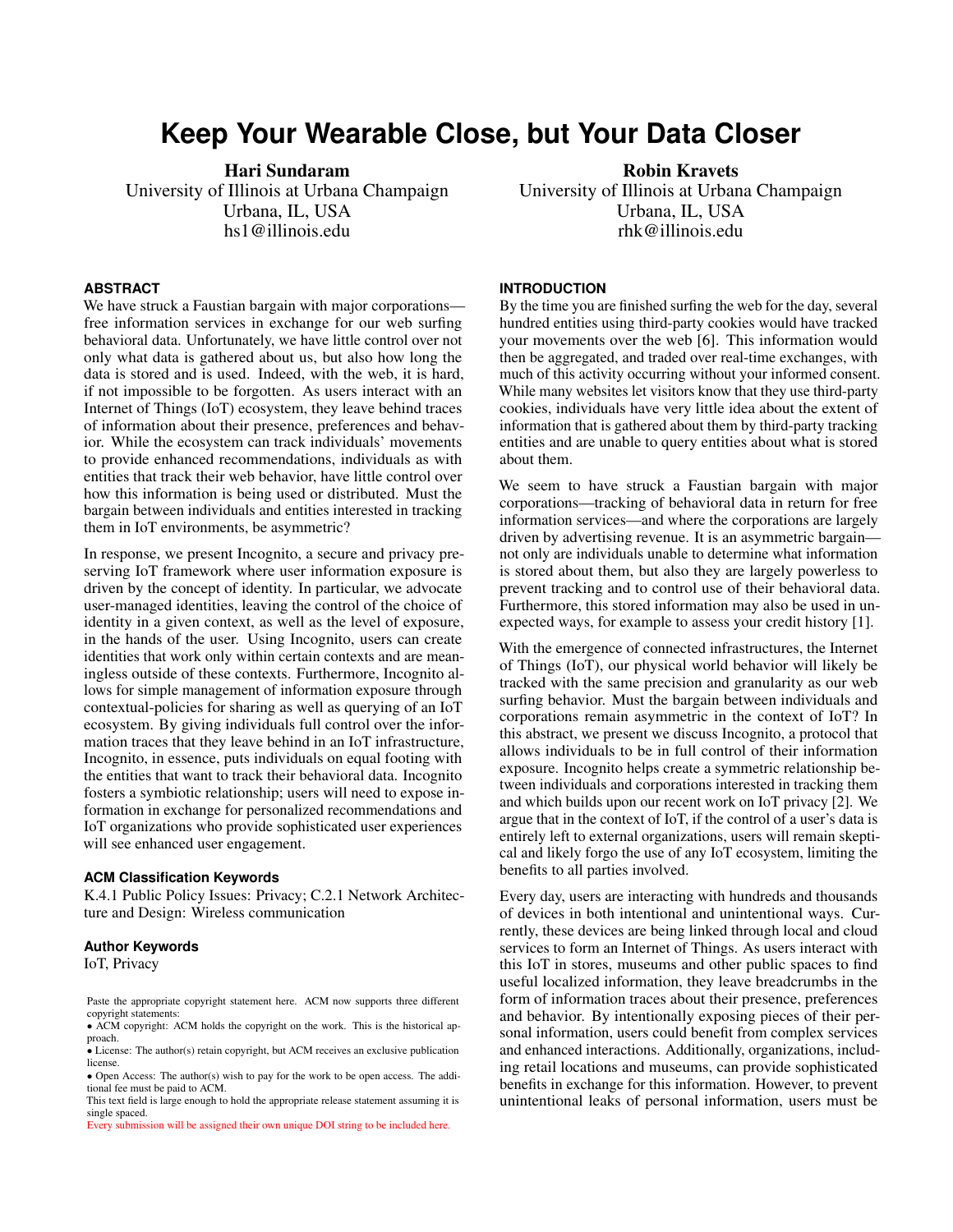able to manage their information exposure. To this end, the users and organizations need to collaborate through an IoT ecosystem that benefits both the users and organizations, while allowing the users to protect their personal information.

To achieve the full potential of such an IoT ecosystem, the breadcrumbs collected in an environment must be associated with a user. As more and more information is collected about a user, more and more refined recommendations can be made. By tracking individuals and their data, the information in their individual data traces can be aggregated into meaningful business intelligence, allowing users, companies and organizations to leverage the vast potential of IoT. The benefits of exposing user information and interacting locally with the physical entities in a user's environment, as well as the IoT ecosystem as a whole, can be immense. These benefits can range from simple scenarios that improve a user's tour of a museum (*e.g.*, "What did other people with an interest in impressionism see here?") or shopping experience in a grocery store (*e.g.*, "What do other people who are on a diet buy here?"), to more complex scenarios that can help a user navigate through a foreign city (*e.g.*, "What did my parents order when they visited this café?"; "What do locals like to do?"). Additionally, by allowing users to query the IoT ecosystem, they can look back at their own traces to see what they have done in the past. To benefit from any of these examples, users must be willing to expose some amount of information about themselves to help provide personalized recommendations.

However, as new technologies are deployed, users are still unsure of how to interact with the world around them, or if they even want to. Even though users are afraid of exposing too much personal information, it is clear that they are willing to expose some information if they receive concrete benefits (*e.g.*, EZpass provides faster and discounted road toll payments, frequent buyer supermarket apps give fuel discounts and free food). Although we are already seeing many new applications in this direction, there is an all or nothing approach to information exposure. Instead of exposing their identity all of the time, when shopping, a user may only want to expose that they are vegetarian to help them navigate through a store. By exposing a little more information about their identity and shopping history, the user may be given new suggestions for what to buy or even access to special sales. However, a user may not want to expose all of their personal information in a given context. They may even want to go so far as to interact anonymously.

Contemporary culture, with dystopian visions of a future where individuals seamlessly interact with the physical world around them (*e.g.*, the film "Minority Report") mirrors individual's fears of information exposure. In a typical scenario, powerful corporations and government agencies track individuals as they interact with their environment. Although these visions of the future are very off-putting to many users, they are not so far from the current capabilities of data aggregators. Indeed these capabilities, including the user's security concerns have started to raise concerns about IoT with policy makers [\[4,](#page-1-2) [5\]](#page-2-1).

In response, we envision a radically different future where individuals are in full control of their information exposure, including traces that they leave behind with any part of the IoT ecosystem. In particular, in exchange for intentional exposure of limited information, individuals can access unique, complex services, beyond product recommendations or advertisements. However, currently, there is no simple way for a user to manage their exposure and how the exposed information is re-used. In this abstract, we discuss the design of Incognito, a framework where user information exposure is driven by the concept of identity. When interacting with the IoT ecosystem using Incognito, individuals, not the ecosystem, are in control of the "identity" they expose. By giving individuals full control over the information traces that they leave behind in an IoT infrastructure, Incognito, in essence, puts individuals on equal footing with the entities that want to track their behavioral data. While identity is currently being addressed in IoT systems, the main focus is the identity of the things [\[3\]](#page-1-3), not of the users.

To enable flexible management of user information, Incognito allows each user to generate multiple identities or pseudonyms, based on their context—location, domains, personal state, and time—that we term *contextual identity*. (cid). For example, the user could have one identity for each store they visit, or a new identity for each time they visit a store. The user can then limit information exposure and aggregation by managing access to their breadcrumbs on a per-identity basis. Additionally, if they want to disconnect from one of their identities, they simply stop using it and create a new identity, thus enabling a limited form of "digital forgetting."

Essentially, each user controls how much information is passed on, and so potentially stored and used for recommendations, by the ecosystem by setting location- and app-specific identities inside Incognito. Incognito manages all communication with the IoT ecosystem, eliminating information leaks to the apps running on a user's mobile device. Furthermore, with Incognito, an individual's data stored in the IoT ecosystem is available to that person via an authenticated query, as well as to friends to whom the individual has granted access. Given the increasing concern over the use by advertisers of third-party cookies to track individuals' web-browsing [\[6\]](#page-2-0), we believe that putting control of a user's information exposure in the hands of the user is critical to widespread adoption of IoT by the public.

## <span id="page-1-0"></span>**REFERENCES**

- 1. Lori Andrews. 2012. Facebook Is Using You. The New York Times. (Feb 2012). http://nyti.ms/1GGOG46.
- <span id="page-1-1"></span>2. Robin Kravets, Güliz Seray Tuncay, and Hari Sundaram. 2015. For Your Eyes Only. In *Proceedings of the 6th International Workshop on Mobile Cloud Computing and Services*. ACM, 28–35.
- <span id="page-1-3"></span>3. David Meyer. 2014. Samsung invests in internet of things identity management platform Evrythng. (Oct. 2014). http://bit.ly/1JoTivU.
- <span id="page-1-2"></span>4. Natasha Singer. 2015. F.T.C. Says Internet-Connected Devices Pose Big Risks. The New York Times. (Jan 2015). http://nyti.ms/1MPWgby.